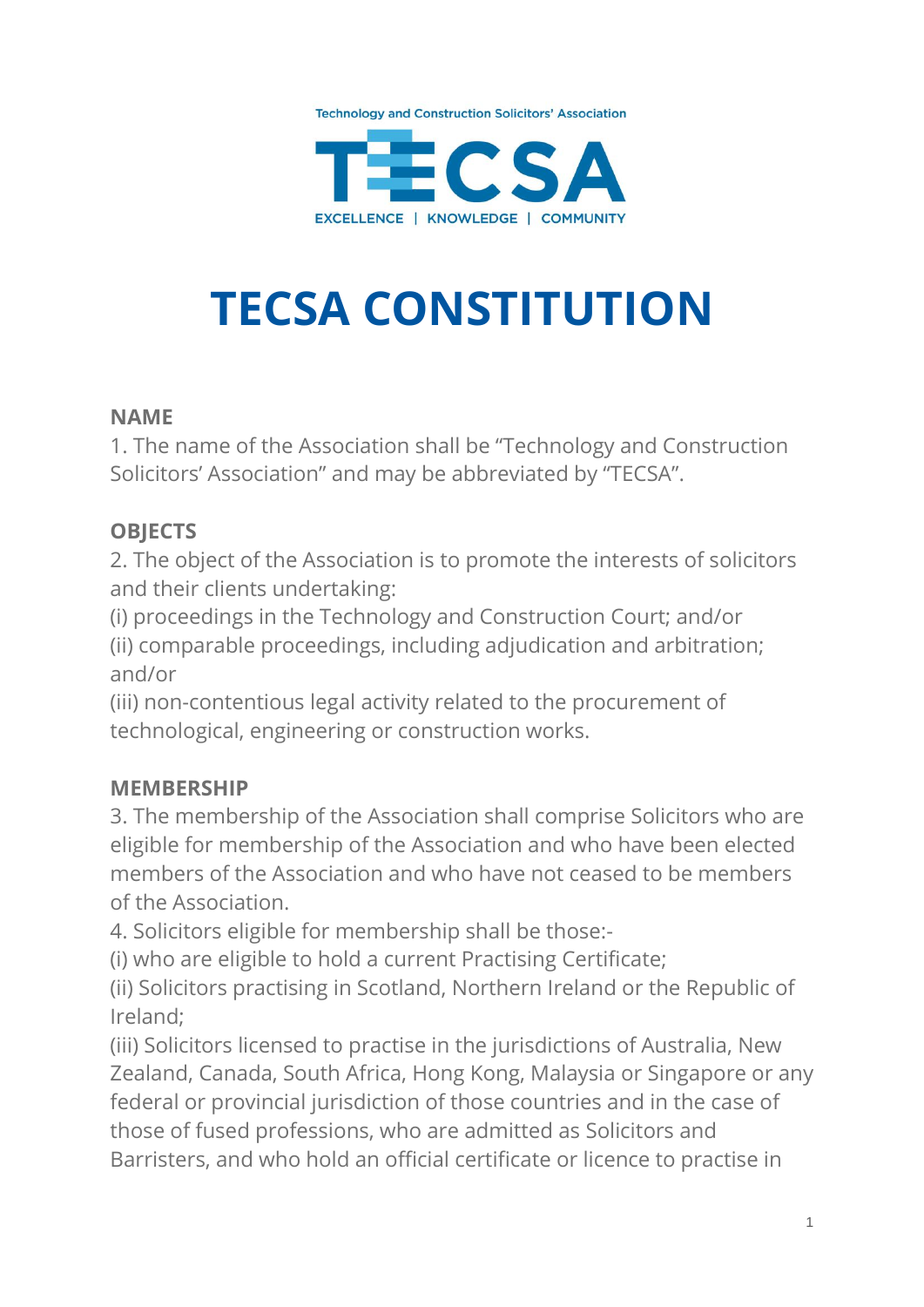

those jurisdictions or any federal or provincial jurisdiction of those countries recognised by TECSA and are practising in the United Kingdom;

(iv) at the Committee's discretion those qualified in any other English law based jurisdictions who are practising in the United Kingdom; (v) those qualified as a solicitor, or exceptionally as a barrister who in each case once held judicial office or who held a senior legal academic post may in the Committee's absolute discretion be granted an

honorary membership;

(vi) who have applied for membership in the form prescribed by the Membership Committee from time to time;

(vii) who have satisfied the Membership Committee of a sufficiently close connection with proceedings in the Technology and Construction Court, comparable proceedings or related non-contentious legal activity; and

(viii) who, following such approval, have been elected by the Committee. 5. The Membership Committee shall have full discretion in each case to determine whether each applicant has a sufficiently close such connection as is described in paragraph 4 above.

6. Neither the Membership Committee nor the Committee shall be obliged to give any reasons for their decisions.

7. A member of the Association shall cease to be a member if:- (i) he resigns in writing, or

(ii) he ceases to be eligible to hold a current Practicing Certificate; or (iii) having failed to pay any subscription that is due, the Committee directs that he should cease to be a member; or

(iv) if he shall, in the judgment of not less than three fourths of the Committee present and voting have been guilty of any unprofessional or improper conduct or breach of these rules likely to bring discredit on the Association, and if such majority has therefore resolved that he should be expelled from membership for such time as they shall decide. Such decision shall be final.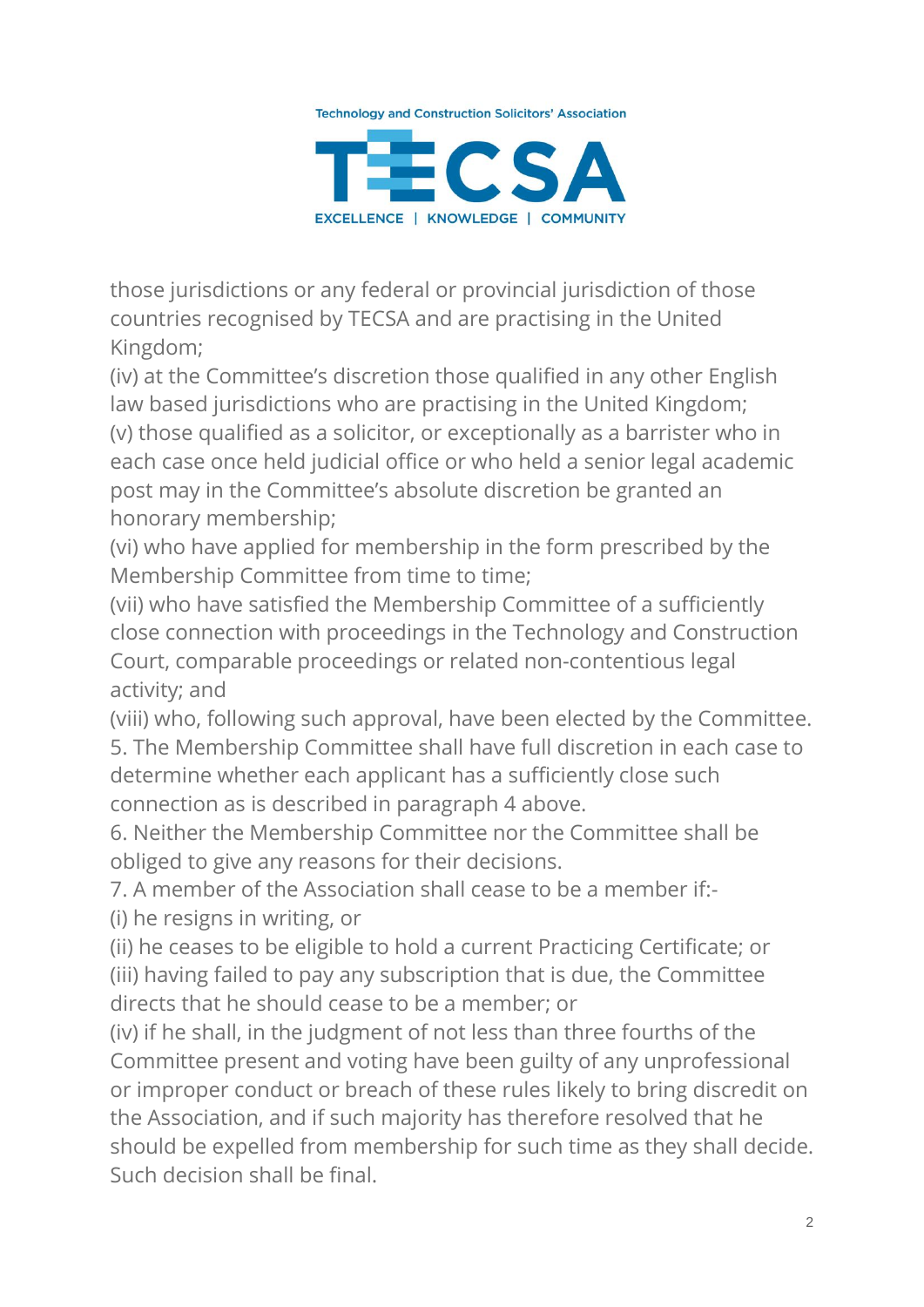

# **OFFICERS**

8. The officers of the Association shall be:-

(i) The Chairman

(ii) The Secretary

(iii) The Treasurer

9. In the event of any office becoming vacant the Committee may appoint one of its number to fill the vacancy for the remainder of the unexpired term of office.

#### **THE COMMITTEE**

10. The Committee shall be:-

(i) the officers, and

(ii) not more than 12 elected members, and

(iii) such other persons as the Committee may from time to time co-opt to serve until the next Annual General Meeting.

11. In each Annual General Meeting one third (or as near one third as may be) of the elected members shall retire, but with the right to offer themselves for re-election. The members to retire shall be those who have been longest on the Committee since election or re-election, ties (unless otherwise agreed) to be determined by lot.

12. The Committee shall manage the affairs of the Association.

13. The Quorum of the Committee shall be five.

14. Temporary vacancies within the officers, the elected members or the Membership Committee shall be filled by the Committee, pending the next relevant election.

## **THE MEMBERSHIP COMMITTEE**

15. The Membership Committee shall consist of two members of the Committee elected by the Committee in the next Committee Meeting following every second Annual General Meeting, and shall have power to co-opt further members.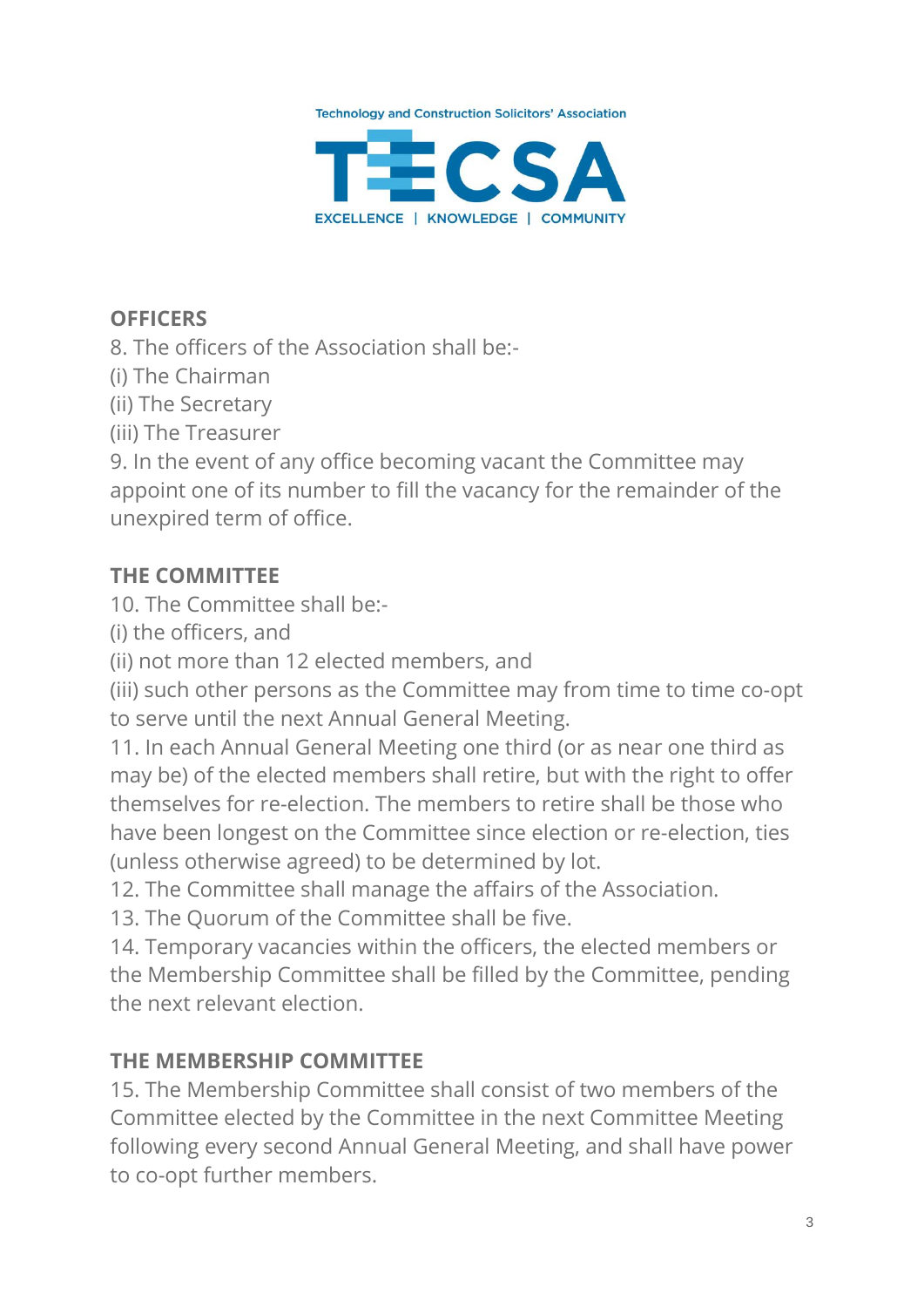

# **ELECTIONS**

16. The Secretary shall be responsible for supervising an election of the elected members of the Committee such election to be within the 30 days preceding the date fixed for the Annual General Meeting in that year. The election shall be by a secret postal ballot; each member shall have as many votes as there are vacancies to be filled, and votes may be validly cast for members who have offered themselves for election prior to preparation of the ballot papers (the names of such members to appear on the ballot papers) or in favour of any other member who becomes willing to be elected. The Secretary shall give at least 14 days notice of the election before preparing the ballot papers and shall allow at least 14 days for the return of ballot.

17. Every second year, the officers of the Association shall also be elected in like fashion.

18. It shall be a requirement insofar as there are willing candidates that there should following each election, be at least one member elected whose practising address is in Greater London and at least one member whose practising address is outside Greater London and further that there should at no time be any more than two elected members from any one firm on the Committee. Votes shall be discounted to the minimum extent necessary to achieve these requirements.

#### **SUBSCRIPTIONS**

19. Members shall pay annual subscriptions in advance on 1st April at such rate as is determined from time to time by the Committee. 20. Annual subscriptions shall be payable in full in respect of each year or any part thereof in which a person is a member.

## **ACCOUNTS**

21. The Treasurer shall ensure that all subscriptions and other income are placed to the credit of a banking account in the name of the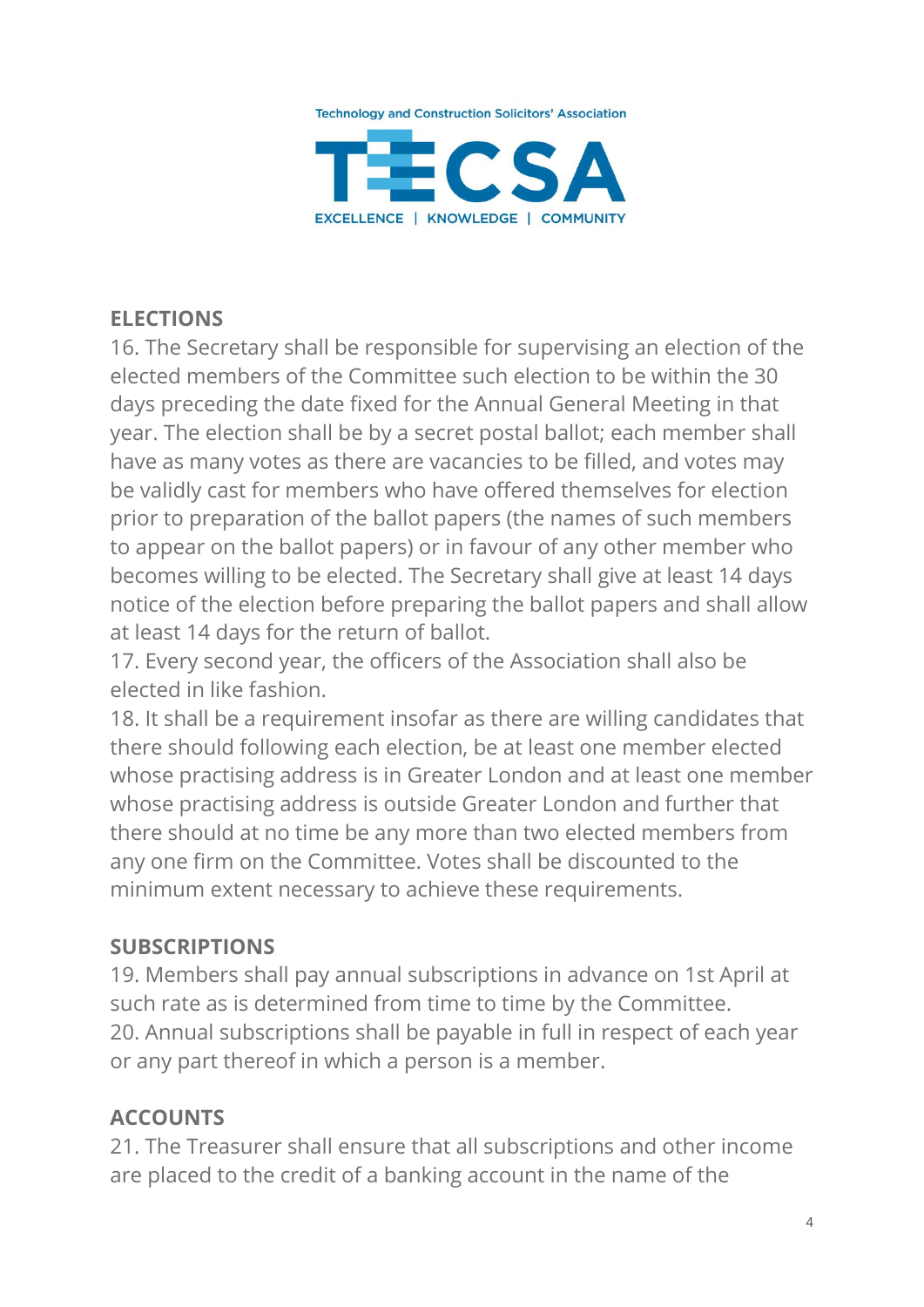

Association and that proper books of account are maintained and shall produce at each Annual General Meeting the accounts of the Association. Such accounts shall be audited by an auditor to be nominated from time to time by the Committee.

## **GENERAL MEETINGS**

22. The Secretary shall call the Annual General Meeting, which shall take place in November or December in each calendar year.

23. The Committee may, whenever it thinks fit, and shall within 21 days of receipt of a requisition in writing and signed by not less than 20 members, convene an Extraordinary General Meeting. Any requisition shall express the object of the meeting proposed to be called and shall be delivered to the Secretary.

24. At least fourteen days' notice of every General Meeting specifying the place, the day and hour of the meeting shall be given to each member of the Association.

25. Sixteen members present shall form a quorum. Resolutions shall be decided by simple majority except resolutions to change these rules which will require at least three quarters of those present. The Chairman, alternatively the Treasurer, alternatively the Secretary alternatively a member of the Committee, shall preside as Chairman at each General Meeting and shall have a casting vote.

26. In fixing the time and place of the General Meetings, the Secretary shall have regard to the convenience of members generally. **NOTICE**

27. Notice to a member shall be deemed duly given the next following day after posting, delivery to an appropriate document exchange or faxing to his last notified practising address or address for communication if different and in the case of email to the email address held by TECSA for that member and shall be deemed served on the day sent.